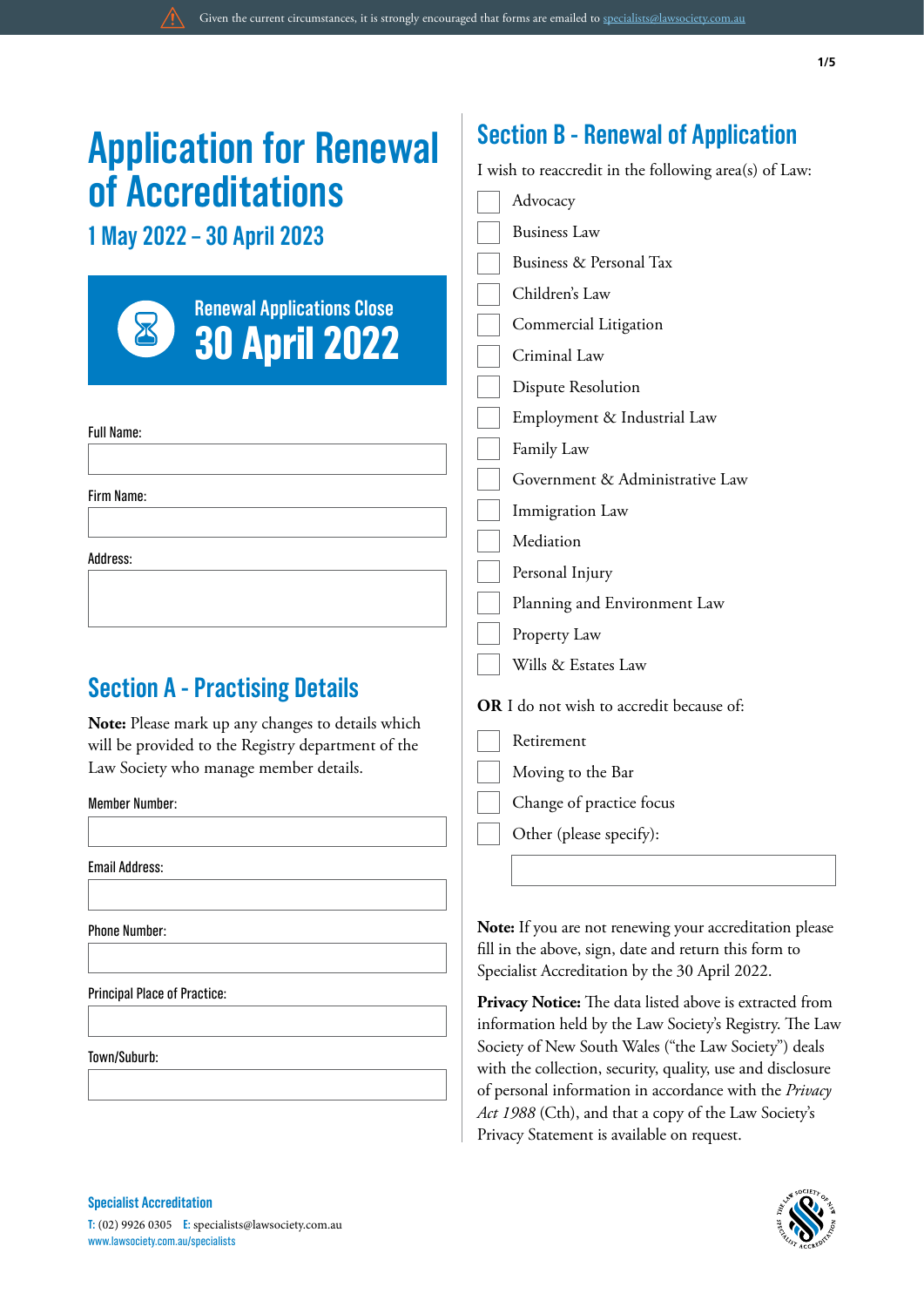## **Section C - Declaration**

**Note:** Please make a selection for **all** of the following declaration points. Should a selection not be made, the renewal form will not progress.

Clarification of renewal requirements can be found in the [Information for Accredited Specialists](https://www.lawsociety.com.au/sa_info_guide).

## **Declaration Points**

1. I hold a current solicitor<sup>1</sup> practising certificate and propose to renew.

*1 As defined in the Legal Profession Uniform Law Act (NSW)*

**Note:** Interstate practitioners are requested to provide a copy of their Practising Certificate.



2. I am a current solicitor member of the Law Society of NSW or a current full solicitor member of an equivalent body in an Australian State or Territory.

**Note:** Practitioners who move to the Bar after 1 January 2009 cannot renew their Specialist Accreditation.

**Note:** Interstate practitioners are requested to provide a copy of their membership.



Yes No

3. I am a government solicitor or sole practitioner (as defined in the Legal Profession Uniform Law Act (NSW)) eligible for the discounted annual accreditation fee.

Yes No

4. In the period 1 May 2021 – 30 April 2022, I have maintained substantial involvement in the area(s) of accreditation not less than 25%of normal full-time practice.

**Note:** Mediation specialists only: In the period 1 May 2021 – 30 April 2022, I have undertaken at least 12.5 hours of mediation as a mediator using the Law Society mediation model (as required to maintain accreditation as a National Mediator).



**Specialist Accreditation**



5. In the period 1 May 2021 – 30 April 2022, I have undertaken 10 Continuing Professional Development (CPD) points in the area(s) of accreditation.

# **Note, specialists reaccrediting for the first time:**

In the period 1 May 2021 – 30 April 2022 I have undertaken 5 CPD points.



Given the current circumstances, it is strongly encouraged that forms are emailed to [specialists@lawsociety.com.au](mailto:specialists%40lawsociety.com.au?subject=Application%20for%20Renewal%20of%20Accreditation%202016/17)



*<sup>1</sup> If you have answered 'No' to points 4 or 5, you will need to request that the Board's exercise its discretion or apply for an extension. Please refer to pages 9 and 10 of the [Information for Accredited Specialists](https://www.lawsociety.com.au/sa_info_guide) document for detailed instructions. This form must be included with any application or request.*

6. Since your last renewal have you been subject to adverse action by a regulatory authority?

**Note:** For the purposes of this renewal, adverse action means:

- A finding by a court or tribunal or a disciplinary body under a law relating to the legal profession of unsatisfactory professional conduct or professional misconduct
- A charge for a criminal offence where attendance is required before a court or tribunal
- A conviction by a court or tribunal for a criminal offence
- A regulatory body (other than a disciplinary body specific to the legal profession) has referred the practitioner to a court or specialist tribunal for disciplinary action, or the court or Tribunal has made an adverse finding in such proceedings
- Any matter where a practitioner has been advised a complaint has been made against them and an investigation has been commenced into that complaint by a disciplinary body under a law relating to the Legal Profession
- A court (including the coroner) has referred a matter to a disciplinary body under a law relating to the legal profession for consideration of disciplinary action or the court has made personal costs order against the solicitor.

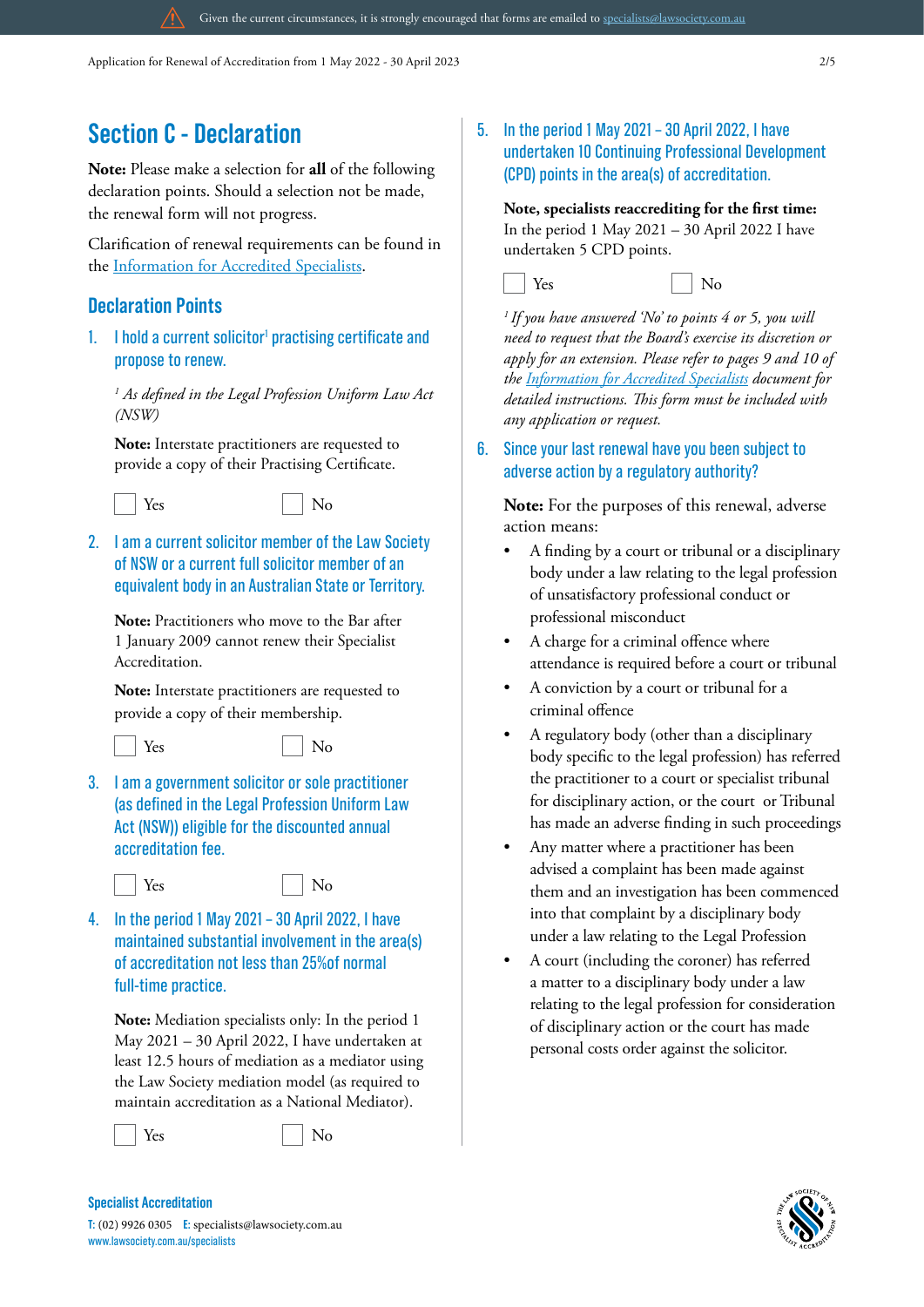- A Government agency has removed the practitioner from a panel of legal practitioners it has established to provide legal services to third parties arising out of or in connection with misconduct related to that panel's work
- Any other finding, allegation or matter involving the specialist which, in the reasonable opinion of the specialist (or applicant) would likely bring the scheme into disrepute
	- Yes No

If you have been the subject of adverse action, you must provide a written statement to the Specialist Accreditation Board providing:

- (i.) A statement of the facts; and
- (ii.) An explanation as to the circumstances; and
- (iii.)Why, despite the adverse action taken against you, you consider yourself to be fit to hold Specialist Accreditation.
- 7. In addition, should any of the events referred to in the above occur during the period ending 30 April 2022 you undertake, within twenty-one (21) days of the occurrence of the event, to:
	- (i.) Notify the Council of the Law Society of the said event; and
	- (ii.) Provide a written statement explaining why, despite the disclosed event, you consider yourself fit to hold Specialist Accreditation.
- 8. I consent and authorise, including for the purposes of the Privacy Act and section 462 of the Legal Profession Uniform Law, the Professional Standards Department of the Law Society of NSW, the NSW Bar Association and the Legal Services Commissioner (or any equivalent bodies in another Australian state or Territory), to advise the Specialist Accreditation Board and release to the Specialist Accreditation Board any information in relation to any matter (however described) that is required to be disclosed under clause 6 (whether or not that matter has been disclosed by me to the Board).

9. I also authorise Specialist Accreditation to contact me with information about upcoming Specialist CPD events and to publish my contact information on the Law Society website as an Accredited Specialist.

**I declare that the contents of this application are true and correct.**

Signature:

Given the current circumstances, it is strongly encouraged that forms are emailed to [specialists@lawsociety.com.au](mailto:specialists%40lawsociety.com.au?subject=Application%20for%20Renewal%20of%20Accreditation%202016/17)

Date: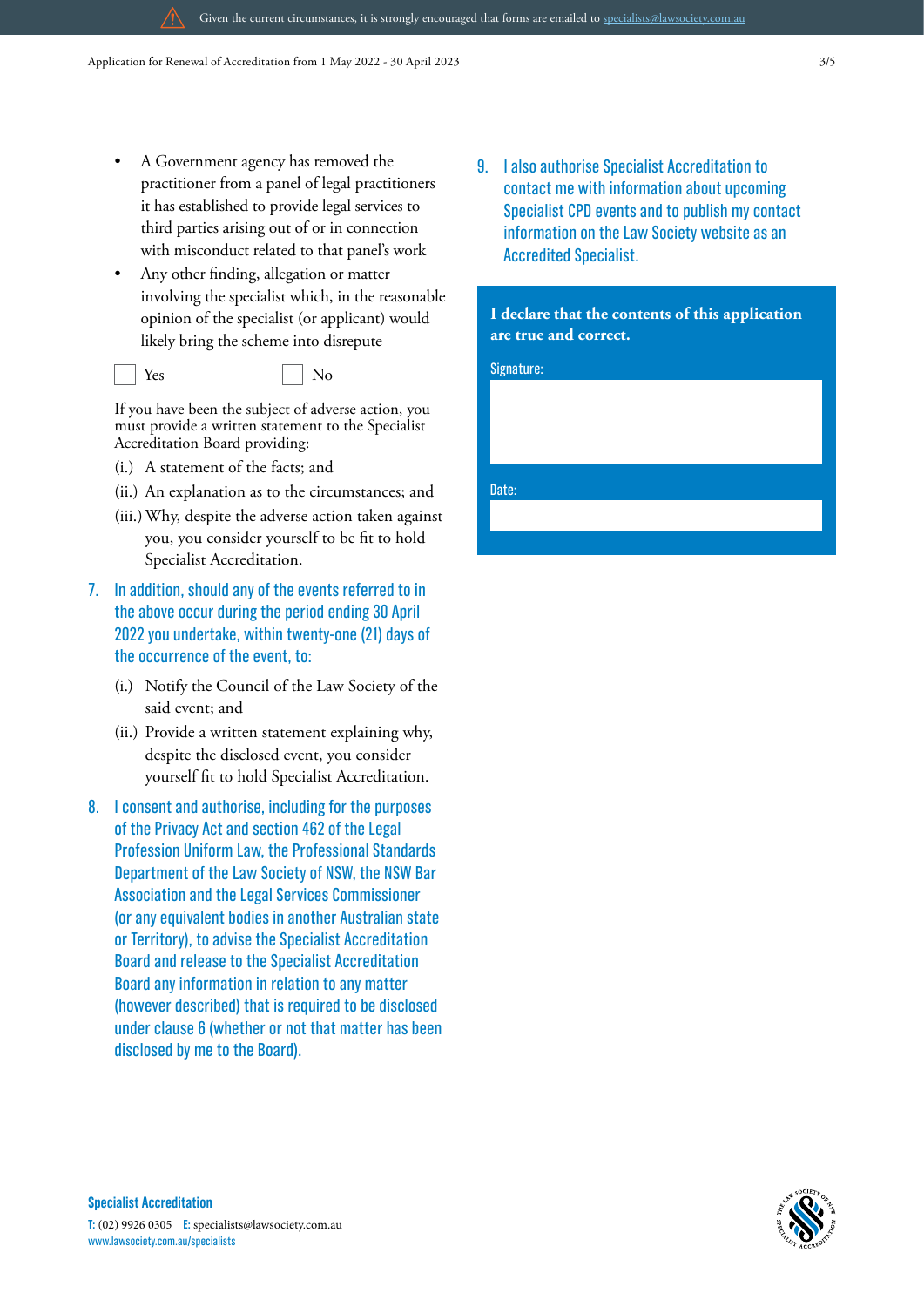# **Section D - CPD Requirements**

The following are requirements for completion of the CPD towards renewal of accreditation:

- 10 CPD units must have been undertaken between 1 May 2021 – 30 April 2022.
- CPD units cannot be 'carried forward' from year to year.
- New specialists reaccrediting for the first time must have undertaken 5 CPD points between 1 November 2021 – 30 April 2022.
- Only report CPD activities towards renewal of Specialist Accreditation, **not** towards Practising Certificate renewal.
- CPD activities cannot be used for both Specialist Accreditation renewal and Practising Certificate renewal.

**Note:** Information on calculating CPD and activities to be claimed can be found in the [Information for](https://www.lawsociety.com.au/sa_info_guide) [Accredited Specialists](https://www.lawsociety.com.au/sa_info_guide) document.

# **Section E - Fees**

The annual accreditation fee for each area of law is \$410.00 (inc GST).

The discounted annual fee for sole practitioners and government solicitors for each area of law is \$325.00 (inc GST).

**I am eligible for the discounted annual fee:**

Yes No

**I am renewing more than one accreditation:**

Yes No

#### **Total fees payable**

\$

## **Payment details:**

Given the current circumstances, it is strongly encouraged that forms are emailed to [specialists@lawsociety.com.au](mailto:specialists%40lawsociety.com.au?subject=Application%20for%20Renewal%20of%20Accreditation%202016/17)

A tax invoice will be sent once your payment is received and re-accreditation is confirmed. Our ABN is 98 696 304 966.

| Payment will be made:                                                                                                                                                   |  |  |  |  |  |
|-------------------------------------------------------------------------------------------------------------------------------------------------------------------------|--|--|--|--|--|
| <b>By Direct Bank transfer</b>                                                                                                                                          |  |  |  |  |  |
| Please make payments to:                                                                                                                                                |  |  |  |  |  |
| <b>Account Name:</b> The Law Society NSW<br><b>Bank:</b> National Australia Bank<br><b>BSB:</b> 082-080<br><b>Account number: 483397259</b><br>Ref: Your Name and LAWID |  |  |  |  |  |
| <b>By Cheque</b>                                                                                                                                                        |  |  |  |  |  |
| Please make cheques payable to:<br>The Law Society of New South Wales                                                                                                   |  |  |  |  |  |
| <b>By Credit Card</b>                                                                                                                                                   |  |  |  |  |  |
| Please complete the details below if you wish<br>to pay by credit card.                                                                                                 |  |  |  |  |  |
| Please charge the following credit card for<br>the amount of:<br>\$                                                                                                     |  |  |  |  |  |
|                                                                                                                                                                         |  |  |  |  |  |
| <b>Credit Card Type:</b><br>Visa<br>Mastercard<br>American Express                                                                                                      |  |  |  |  |  |
| <b>Credit Card Number:</b>                                                                                                                                              |  |  |  |  |  |
|                                                                                                                                                                         |  |  |  |  |  |
| <b>Expiry</b><br><b>Cardholder's Name</b>                                                                                                                               |  |  |  |  |  |
|                                                                                                                                                                         |  |  |  |  |  |
| Signature                                                                                                                                                               |  |  |  |  |  |
|                                                                                                                                                                         |  |  |  |  |  |

**Note:** Given the current circumstances, it is strongly encouraged that payment is made via credit card or by bank transfer if possible.